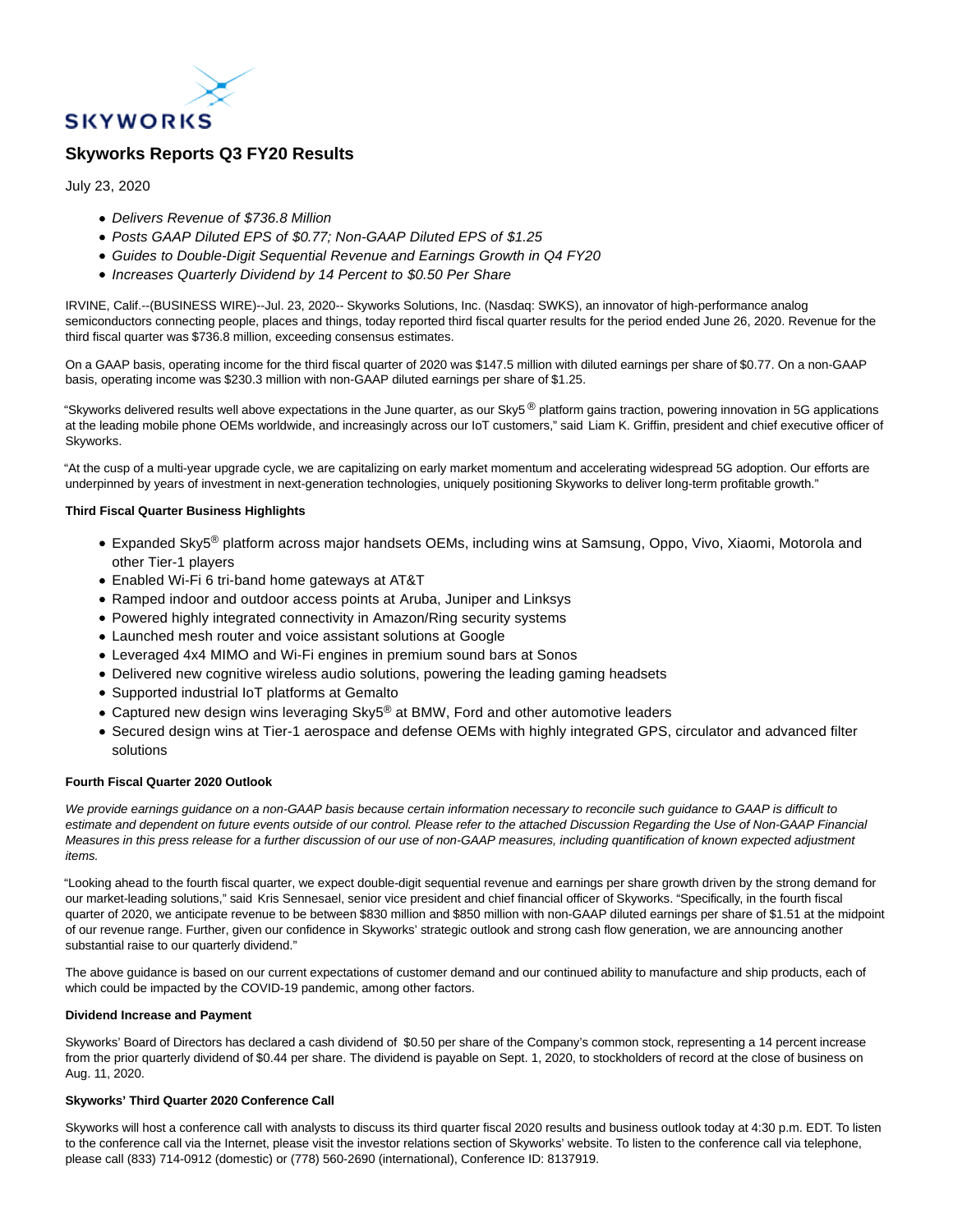Playback of the conference call will begin at 9 p.m. EDT on July 23, 2020, and end at 9 p.m. EDT on July 30, 2020. The replay will be available on Skyworks' website or by calling (800) 585-8367 (domestic) or (416) 621-4642 (international), Conference ID: 8137919.

### **About Skyworks**

Skyworks Solutions, Inc. is empowering the wireless networking revolution. Our highly innovative analog semiconductors are connecting people, places and things spanning a number of new and previously unimagined applications within the aerospace, automotive, broadband, cellular infrastructure, connected home, industrial, medical, military, smartphone, tablet and wearable markets.

Skyworks is a global company with engineering, marketing, operations, sales and support facilities located throughout Asia, Europe and North America and is a member of the S&P 500<sup>®</sup> and Nasdaq-100<sup>®</sup> market indices (Nasdaq: SWKS). For more information, please visit Skyworks' website at: [www.skyworksinc.com.](https://cts.businesswire.com/ct/CT?id=smartlink&url=http%3A%2F%2Fwww.skyworksinc.com&esheet=52254949&newsitemid=20200723005820&lan=en-US&anchor=www.skyworksinc.com&index=1&md5=07e1e9bfd8946d7d4735f2daf42d1d09)

### **Safe Harbor Statement**

This news release includes "forward-looking statements" intended to qualify for the safe harbor from liability established by the Private Securities Litigation Reform Act of 1995. These forward-looking statements include without limitation information relating to the impact of the global COVID-19 pandemic on our business operations and the future results and expectations of Skyworks (e.g., certain projections and business trends, as well as plans for dividend payments and share repurchases). Forward-looking statements can often be identified by words such as "anticipates," "expects," "forecasts," "intends," "believes," "plans," "may," "will" or "continue," and similar expressions and variations or negatives of these words. All such statements are subject to certain risks, uncertainties and other important factors that could cause actual results to differ materially and adversely from those projected and may affect our future operating results, financial position and cash flows.

These risks, uncertainties and other important factors include, but are not limited to: the effects of the global COVID-19 pandemic and the measures taken to limit COVID-19's spread on our business operations and financial condition, including reduced shift staffing across all of our manufacturing facilities, as well as potential other disruptions to our business, including but not limited to the suspension or restriction of operations at our facilities and third-party supply chain disruptions, that could result from social distancing measures, employee quarantines, restricting certain employees from working or additional actions that may be taken by us, our suppliers and partners or governmental authorities in the jurisdictions in which we operate in an effort to contain the COVID-19 pandemic; the susceptibility of the semiconductor industry and the markets addressed by our, and our customers', products to economic downturns, including as a result of the COVID-19 pandemic; our reliance on several key customers for a large percentage of our sales; the risks of doing business internationally, including increased import/export restrictions and controls (e.g., the effect of the U.S. Bureau of Industry and Security of the U.S. Department of Commerce placing Huawei Technologies Co., Ltd. and certain of its affiliates, as well as other entities, on the Bureau's Entity List), imposition of trade protection measures (e.g., tariffs or taxes), security and health risks, possible disruptions in transportation networks, fluctuations in foreign currency exchange rates, and other economic, social, military and geo-political conditions in the countries in which we, our customers or our suppliers operate; the volatility of our stock price; declining selling prices, decreased gross margins, and loss of market share as a result of increased competition; our ability to obtain design wins from customers; delays in the standardization or commercial deployment of 5G technologies; changes in laws, regulations and/or policies that could adversely affect our operations and financial results, the economy and our customers' demand for our products, or the financial markets and our ability to raise capital; fluctuations in our manufacturing yields due to our complex and specialized manufacturing processes; our ability to develop, manufacture and market innovative products, avoid product obsolescence, reduce costs in a timely manner, transition our products to smaller geometry process technologies, and achieve higher levels of design integration; the quality of our products and any defect remediation costs; our products' ability to perform under stringent operating conditions; the availability and pricing of third-party semiconductor foundry, assembly and test capacity, raw materials and supplier components; our ability to retain, recruit and hire key executives, technical personnel and other employees in the positions and numbers, with the experience and capabilities, and at the compensation levels needed to implement our business and product plans; the timing, rescheduling or cancellation of significant customer orders and our ability, as well as the ability of our customers, to manage inventory; our ability to prevent theft of our intellectual property, disclosure of confidential information, or breaches of our information technology systems; uncertainties of litigation, including potential disputes over intellectual property infringement and rights, as well as payments related to the licensing and/or sale of such rights; our ability to continue to grow and maintain an intellectual property portfolio and obtain needed licenses from third parties; our ability to make certain investments and acquisitions, integrate companies we acquire, and/or enter into strategic alliances; and other risks and uncertainties, including, but not limited to, those detailed from time to time in our filings with the Securities and Exchange Commission.

The forward-looking statements contained in this news release are made only as of the date hereof, and we undertake no obligation to update or revise the forward-looking statements, whether as a result of new information, future events or otherwise.

Note to Editors: Skyworks and the Skyworks symbol are trademarks or registered trademarks of Skyworks Solutions, Inc., or its subsidiaries in the United States and other countries. Third-party brands and names are for identification purposes only and are the property of their respective owners.

#### **SKYWORKS SOLUTIONS, INC.**

### **UNAUDITED CONSOLIDATED STATEMENTS OF OPERATIONS**

Three Months Ended Nine Months Ended

|                                         |      | June 26. June 28. June 26. June 28. |      |      |
|-----------------------------------------|------|-------------------------------------|------|------|
| (in millions, except per share amounts) |      |                                     |      |      |
|                                         | 2020 | 2019                                | 2020 | 2019 |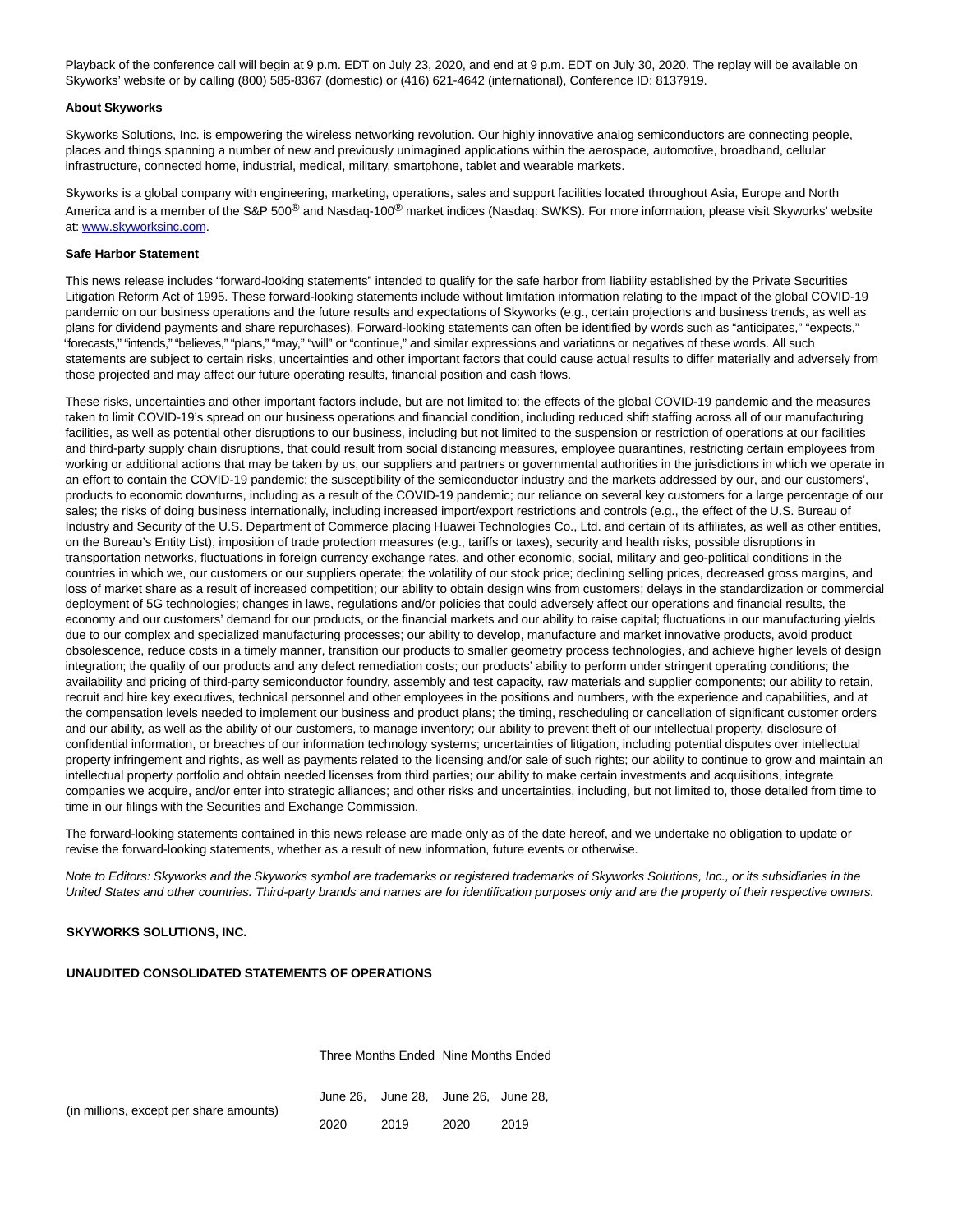| Net revenue                                 | \$736.8                | \$767.0 |         | \$2,398.9 \$2,549.4 |
|---------------------------------------------|------------------------|---------|---------|---------------------|
| Cost of goods sold                          | 402.7                  | 454.5   | 1,244.9 | 1,351.6             |
| Gross profit                                | 334.1                  | 312.5   | 1,154.0 | 1,197.8             |
| Operating expenses:                         |                        |         |         |                     |
| Research and development                    | 117.0                  | 100.6   | 337.9   | 317.3               |
| Selling, general and administrative         | 55.0                   | 46.8    | 169.1   | 142.5               |
| Amortization of intangibles                 | 2.8                    | 5.5     | 9.0     | 18.6                |
| Restructuring, impairment and other charges | 11.8                   |         | 13.8    | 1.3                 |
| Total operating expenses                    | 186.6                  | 152.9   | 529.8   | 479.7               |
| Operating income                            | 147.5                  | 159.6   | 624.2   | 718.1               |
| Other income (expense), net                 | (3.5)<br>$\rightarrow$ | 2.3     | 1.4     | 8.9                 |
| Income before income taxes                  | 144.0                  | 161.9   | 625.6   | 727.0               |
| Provision for income taxes                  | 14.3                   | 17.8    | 57.7    | 84.0                |
| Net income                                  | \$129.7                | \$144.1 | \$567.9 | \$643.0             |
|                                             |                        |         |         |                     |
| Earnings per share:                         |                        |         |         |                     |
| Basic                                       | \$0.78                 | \$0.83  | \$3.36  | \$3.69              |
| <b>Diluted</b>                              | \$0.77                 | \$0.83  | \$3.33  | \$3.67              |
| Weighted average shares:                    |                        |         |         |                     |
| <b>Basic</b>                                | 167.0                  | 172.6   | 169.1   | 174.3               |
| <b>Diluted</b>                              | 168.3                  | 173.4   | 170.3   | 175.2               |
| <b>SKYWORKS SOLUTIONS, INC.</b>             |                        |         |         |                     |

# **UNAUDITED RECONCILIATIONS OF NON-GAAP FINANCIAL MEASURES**

Three Months Ended Nine Months Ended

|      | June 26. June 28. June 26. |      | June 28. |
|------|----------------------------|------|----------|
| 2020 | 2019                       | 2020 | 2019     |

(in millions)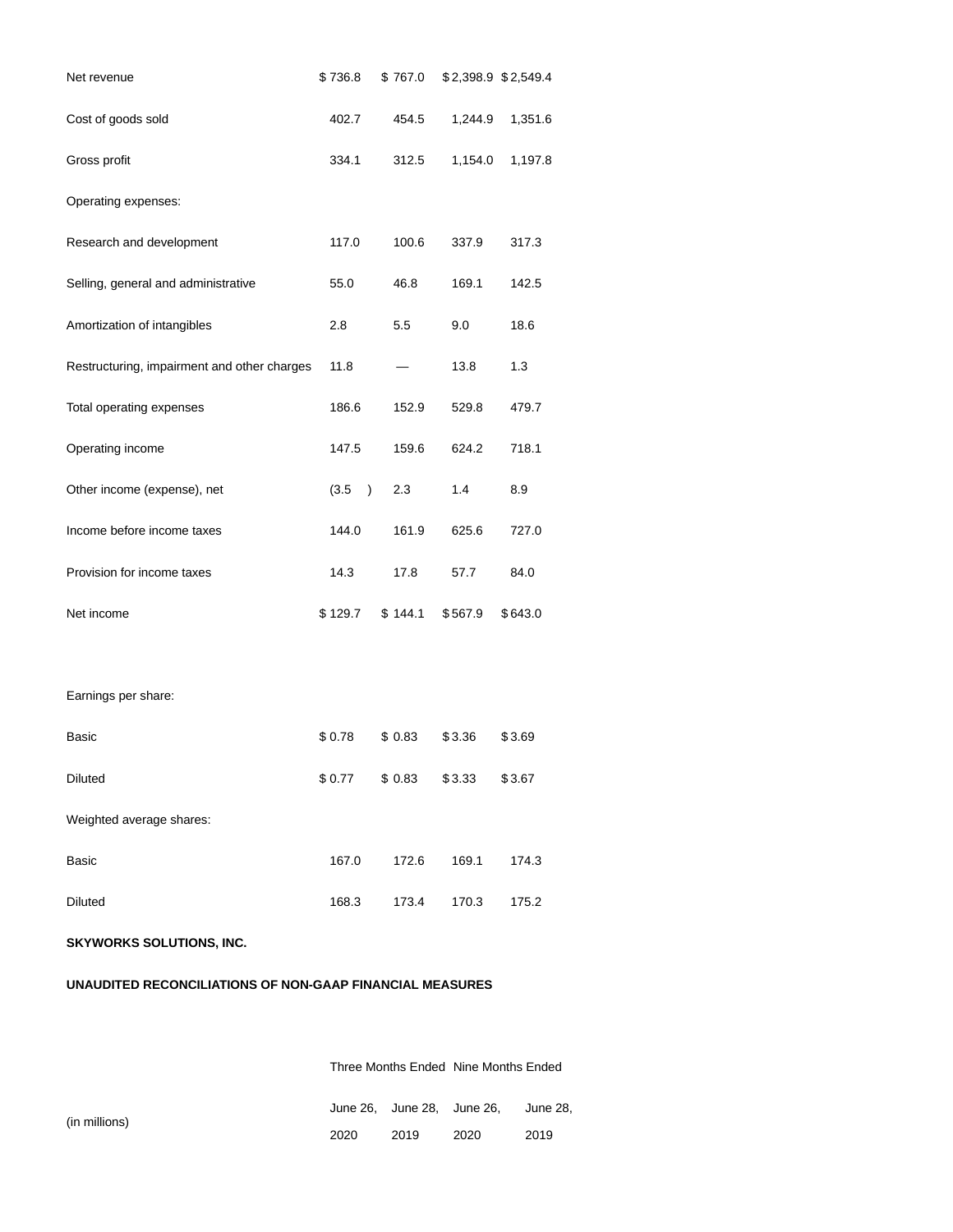| GAAP gross profit                               | \$334.1 | \$312.5 | \$1,154.0 | \$1,197.8      |
|-------------------------------------------------|---------|---------|-----------|----------------|
| Share-based compensation expense [a]            | 4.7     | 1.4     | 16.1      |                |
| Acquisition-related expenses                    |         |         |           | 1.9            |
| Amortization of acquisition-related intangibles | 7.6     | 5.9     | 19.4      | 15.3           |
| Settlements, gains, losses and impairments [b]  | 22.8    | 66.6    | 13.0      | 69.2           |
| Restructuring and other charges                 |         |         |           | 0.4            |
| Non-GAAP gross profit                           | \$369.2 | \$386.4 | \$1,202.5 | \$1,292.8      |
| GAAP gross margin %                             | 45.3 %  | 40.7 %  | 48.1      | %<br>47.0<br>% |
| Non-GAAP gross margin %                         | 50.1 %  | 50.4 %  | 50.1      | %<br>50.7<br>% |

Three Months Ended Nine Months Ended

|                                                 | June 26, | June 28,     | June 26, | June 28,  |   |  |
|-------------------------------------------------|----------|--------------|----------|-----------|---|--|
| (in millions)                                   | 2020     | 2019<br>2020 |          | 2019      |   |  |
| GAAP operating income                           | \$147.5  | \$159.6      | \$624.2  | \$718.1   |   |  |
| Share-based compensation expense [a]            | 37.8     | 16.1         | 111.6    | 58.6      |   |  |
| Acquisition-related expenses (benefit)          |          | (1.5)        | 1.2      | 2.1       |   |  |
| Amortization of acquisition-related intangibles | 10.3     | 11.4         | 28.4     | 33.8      |   |  |
| Settlements, gains, losses and impairments [b]  | 34.7     | 66.6         | 27.0     | 70.4      |   |  |
| Restructuring and other charges                 |          |              | 2.0      | 1.8       |   |  |
| Deferred executive compensation (benefit)       |          |              |          | (0.1)     |   |  |
| Non-GAAP operating income                       | \$230.3  | \$252.2      | \$794.4  | \$884.7   |   |  |
| GAAP operating margin %                         | 20.0 %   | 20.8 %       | 26.0     | %<br>28.2 | % |  |
| Non-GAAP operating margin %                     | 31.3%    | 32.9%        | 33.1     | %<br>34.7 | % |  |

Three Months Ended Nine Months Ended

|               |      |      | June 26, June 28, June 26, June 28, |      |
|---------------|------|------|-------------------------------------|------|
| (in millions) | 2020 | 2019 | 2020                                | 2019 |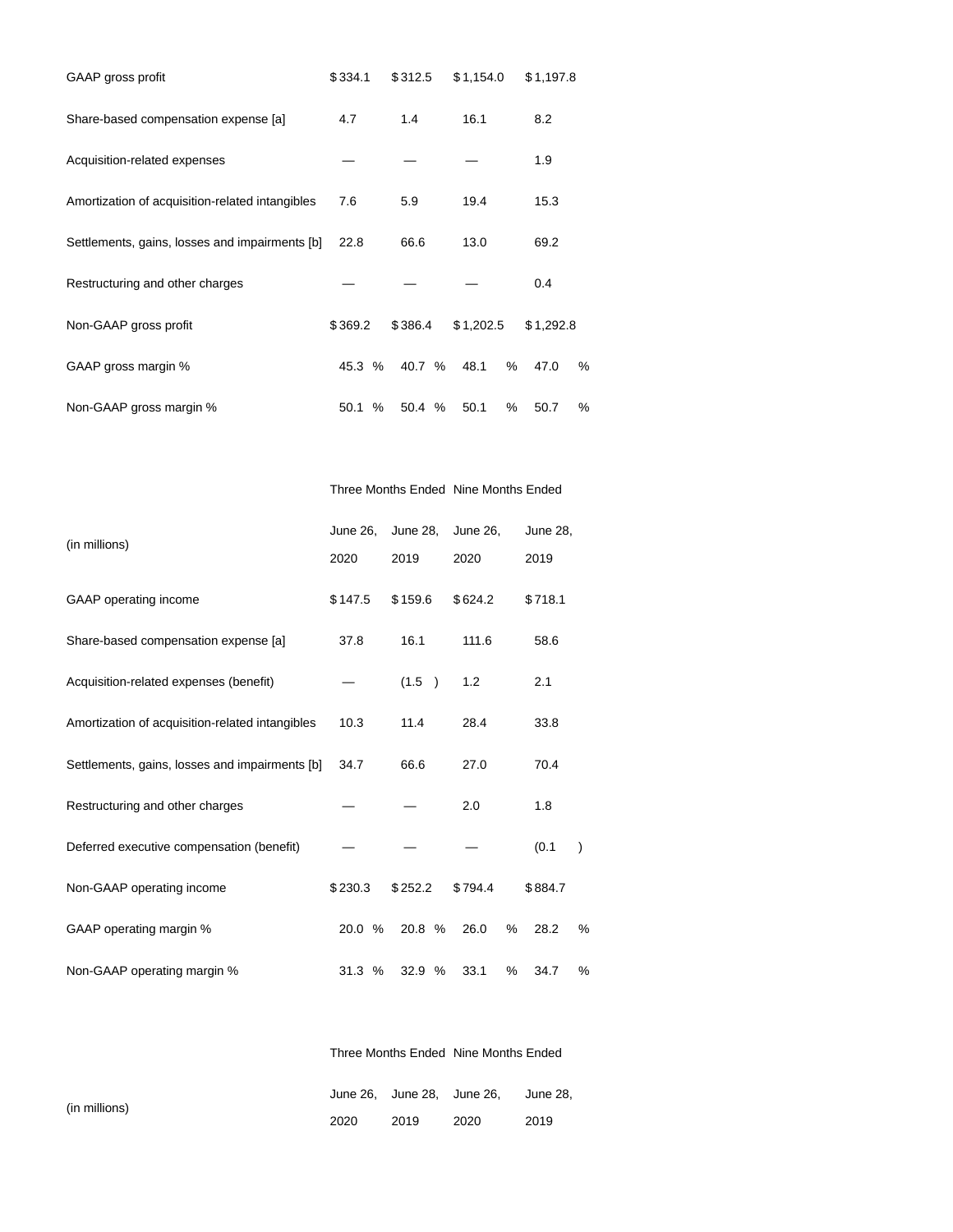| GAAP net income                                 | \$129.7 | \$144.1 | \$567.9             | \$643.0 |
|-------------------------------------------------|---------|---------|---------------------|---------|
| Share-based compensation expense [a]            | 37.8    | 16.1    | 111.6               | 58.6    |
| Acquisition-related expenses (benefit)          |         | (1.5)   | 1.2                 | 2.1     |
| Amortization of acquisition-related intangibles | 10.3    | 11.4    | 28.4                | 33.8    |
| Settlements, gains, losses and impairments [b]  | 35.8    | 66.6    | 29.1                | 70.4    |
| Restructuring and other charges                 |         |         | 2.0                 | 1.8     |
| Deferred executive compensation (benefit)       |         |         |                     | (0.1)   |
| Tax adjustments                                 | (2.8)   | (3.1)   | (11.1)<br>$\lambda$ | 5.2     |
| Non-GAAP net income                             | \$210.8 | \$233.6 | \$729.1             | \$814.8 |

## Three Months Ended Nine Months Ended

|                                                 | June 26, | June 28, | June 26, | June 28,          |
|-------------------------------------------------|----------|----------|----------|-------------------|
|                                                 | 2020     | 2019     | 2020     | 2019              |
| GAAP net income per share, diluted              | \$0.77   | \$0.83   | \$3.33   | \$3.67            |
| Share-based compensation expense [a]            | 0.22     | 0.10     | 0.66     | 0.34              |
| Acquisition-related expenses (benefit)          |          | (0.01)   | 0.01     | 0.01              |
| Amortization of acquisition-related intangibles | 0.06     | 0.07     | 0.17     | 0.19              |
| Settlements, gains, losses and impairments [b]  | 0.21     | 0.38     | 0.17     | 0.40              |
| Restructuring and other charges                 | 0.01     |          | 0.01     | 0.01              |
| Tax adjustments                                 | (0.02)   | (0.02)   | (0.07)   | 0.03<br>$\lambda$ |
| Non-GAAP net income per share, diluted          | \$1.25   | \$1.35   | \$4.28   | \$4.65            |

### **SKYWORKS SOLUTIONS, INC.**

# **DISCUSSION REGARDING THE USE OF NON-GAAP FINANCIAL MEASURES**

Our earnings release contains some or all of the following financial measures that have not been calculated in accordance with United States Generally Accepted Accounting Principles ("GAAP"): (i) non-GAAP gross profit and gross margin, (ii) non-GAAP operating income and operating margin, (iii) non-GAAP net income, and (iv) non-GAAP diluted earnings per share. As set forth in the "Unaudited Reconciliations of Non-GAAP Financial Measures" table found above, we derive such non-GAAP financial measures by excluding certain expenses and other items from the respective GAAP financial measure that is most directly comparable to each non-GAAP financial measure. Management uses these non-GAAP financial measures to evaluate our operating performance and compare it against past periods, make operating decisions, forecast for future periods, compare our operating performance against peer companies and determine payments under certain compensation programs. These non-GAAP financial measures provide management with additional means to understand and evaluate the operating results and trends in our ongoing business by eliminating certain non-recurring expenses and other items that management believes might otherwise make comparisons of our ongoing business with prior periods and competitors more difficult, obscure trends in ongoing operations or reduce management's ability to make forecasts.

We provide investors with non-GAAP gross profit and gross margin, non-GAAP operating income and operating margin, non-GAAP net income and non-GAAP diluted earnings per share because we believe it is important for investors to be able to closely monitor and understand changes in our ability to generate income from ongoing business operations. We believe these non-GAAP financial measures give investors an additional method to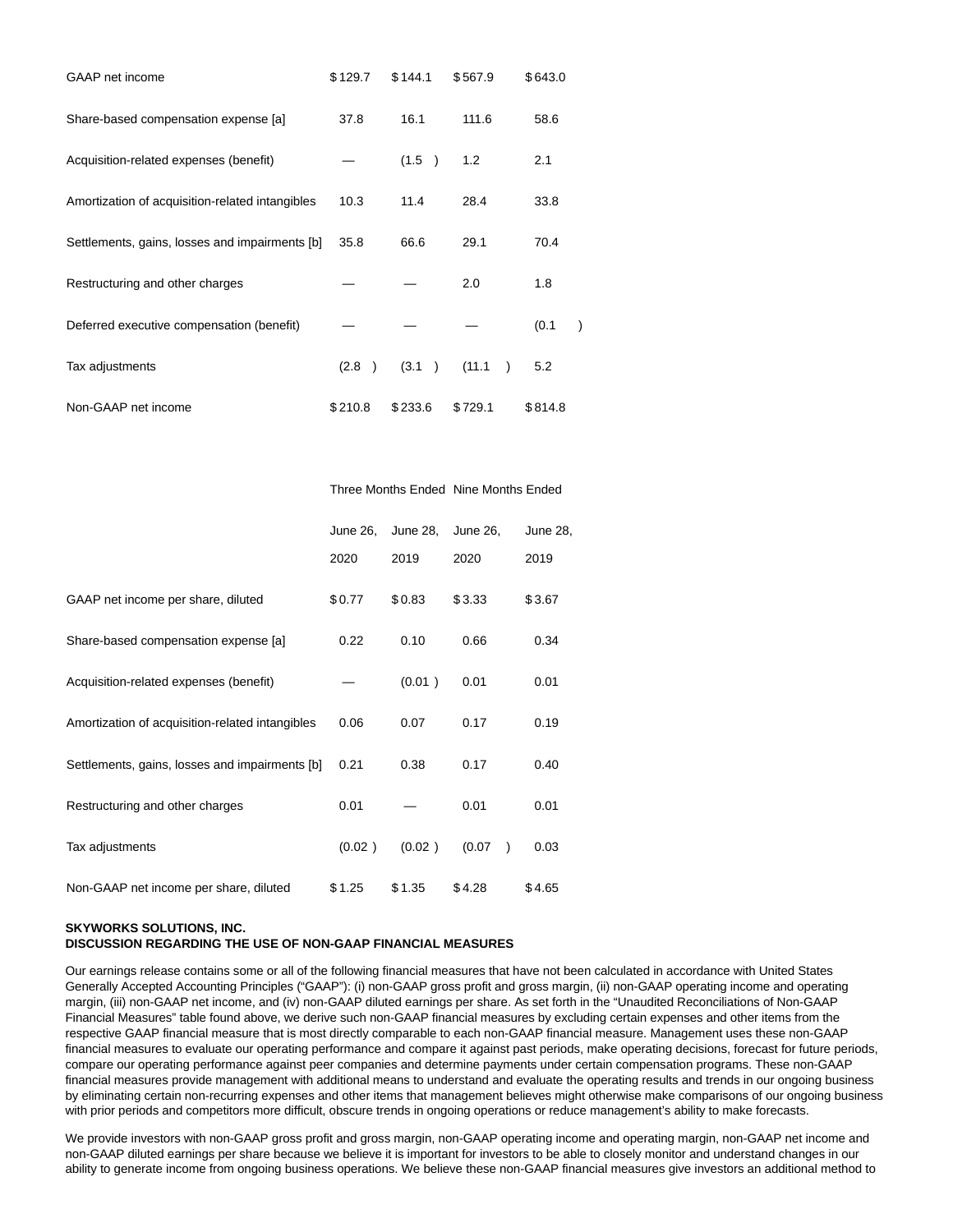evaluate historical operating performance and identify trends, an additional means of evaluating period-over-period operating performance and a method to facilitate certain comparisons of our operating results to those of our peer companies. We also believe that providing non-GAAP operating income and operating margin allows investors to assess the extent to which our ongoing operations impact our overall financial performance. We further believe that providing non-GAAP net income and non-GAAP diluted earnings per share allows investors to assess the overall financial performance of our ongoing operations by eliminating the impact of share-based compensation expense, acquisition-related expenses, amortization of acquisition-related intangibles, settlements, gains, losses and impairments, restructuring-related charges, certain deferred executive compensation and certain tax items which may not occur in each period presented and which may represent non-cash items unrelated to our ongoing operations. We believe that disclosing these non-GAAP financial measures contributes to enhanced financial reporting transparency and provides investors with added clarity about complex financial performance measures.

We calculate non-GAAP gross profit by excluding from GAAP gross profit, share-based compensation expense, acquisition-related expenses, amortization of acquisition-related intangibles, settlements, gains, losses and impairments, and restructuring-related charges. We calculate non-GAAP operating income by excluding from GAAP operating income, share-based compensation expense, acquisition-related expenses, amortization of acquisition-related intangibles, settlements, gains, losses and impairments, restructuring-related charges, and certain deferred executive compensation. We calculate non-GAAP net income and diluted earnings per share by excluding from GAAP net income and diluted earnings per share, share-based compensation expense, acquisition-related expenses, amortization of acquisition-related intangibles, settlements, gains, losses and impairments, restructuring-related charges, certain deferred executive compensation, and certain tax items. We exclude the items identified above from the respective non-GAAP financial measure referenced above for the reasons set forth with respect to each such excluded item below:

Share-Based Compensation - because (1) the total amount of expense is partially outside of our control because it is based on factors such as stock price volatility and interest rates, which may be unrelated to our performance during the period in which the expense is incurred, (2) it is an expense based upon a valuation methodology premised on assumptions that vary over time, and (3) the amount of the expense can vary significantly between companies due to factors that can be outside of the control of such companies.

Acquisition-Related Expenses - including such items as, when applicable, amortization of acquired intangible assets, fair value adjustments to contingent consideration, fair value charges incurred upon the sale of acquired inventory, and acquisition-related expenses because they are not considered by management in making operating decisions and we believe that such expenses do not have a direct correlation to our future business operations and thereby including such charges does not necessarily reflect the performance of our ongoing operations for the period in which such charges or reversals are incurred.

Restructuring-Related Charges - because these charges have no direct correlation to our future business operations and including such charges or reversals does not necessarily reflect the performance of our ongoing operations for the period in which such charges or reversals are incurred.

Settlements, Gains, Losses and Impairments - because such settlements, gains, losses and impairments (1) are not considered by management in making operating decisions, (2) are infrequent in nature, (3) are generally not directly controlled by management, (4) do not necessarily reflect the performance of our ongoing operations for the period in which such charges are recognized and/or (5) can vary significantly in amount between companies and make comparisons less reliable.

Deferred Executive Compensation - including charges related to any contingent obligation pursuant to an executive severance agreement, because that expense has no direct correlation with our recurring business operations and including such expenses or reversals does not accurately reflect the compensation expense for the period in which incurred.

Certain Income Tax Items - including certain deferred tax charges and benefits that do not result in a current tax payment or tax refund and other adjustments, including but not limited to, items unrelated to the current fiscal year or that are not indicative of our ongoing business operations.

The non-GAAP financial measures presented in the table above should not be considered in isolation and are not an alternative for the respective GAAP financial measure that is most directly comparable to each such non-GAAP financial measure. Investors are cautioned against placing undue reliance on these non-GAAP financial measures and are urged to review and consider carefully the adjustments made by management to the most directly comparable GAAP financial measures to arrive at these non-GAAP financial measures. Non-GAAP financial measures may have limited value as analytical tools because they may exclude certain expenses that some investors consider important in evaluating our operating performance or ongoing business performance. Further, non-GAAP financial measures are likely to have limited value for purposes of drawing comparisons between companies as a result of different companies potentially calculating similarly titled non-GAAP financial measures in different ways because non-GAAP measures are not based on any comprehensive set of accounting rules or principles.

Our earnings release contains forward-looking estimates of non-GAAP diluted earnings per share for the fourth quarter of our 2020 fiscal year ("Q4 2020"). We provide this non-GAAP measure to investors on a prospective basis for the same reasons (set forth above) that we provide it to investors on a historical basis. We are unable to provide a reconciliation of our forward-looking estimate of Q4 2020 GAAP diluted earnings per share to a forward-looking estimate of Q4 2020 non-GAAP diluted earnings per share because certain information needed to make a reasonable forward-looking estimate of GAAP diluted earnings per share for Q4 2020 (other than estimated share-based compensation expense of \$0.20 to \$0.25 per diluted share, estimated amortization of intangibles of \$0.04 to \$0.06 per diluted share and certain tax items of -\$0.05 to \$0.05 per diluted share) is difficult to predict and estimate and is often dependent on future events that may be uncertain or outside of our control. Such events may include unanticipated changes in our GAAP effective tax rate, unanticipated one-time charges related to asset impairments (fixed assets, inventory, intangibles or goodwill), unanticipated acquisition-related expenses, unanticipated settlements, gains, losses and impairments and other unanticipated non-recurring items not reflective of ongoing operations. The probable significance of these unknown items, in the aggregate, is estimated to be in the range of \$0.00 to \$0.10 in quarterly earnings per diluted share on a GAAP basis. Our forward-looking estimates of both GAAP and non-GAAP measures of our financial performance may differ materially from our actual results and should not be relied upon as statements of fact.

[a] and selling, general and administrative expense, respectively. For the nine months ended June 26, 2020, approximately \$16.1 million, \$49.0 These charges represent expense recognized in accordance with ASC 718 - Compensation, Stock Compensation. For the three months ended June 26, 2020, approximately \$4.7 million, \$17.0 million and \$16.1 million were included in cost of goods sold, research and development expense million and \$46.5 million were included in cost of goods sold, research and development expense and selling, general and administrative expense, respectively.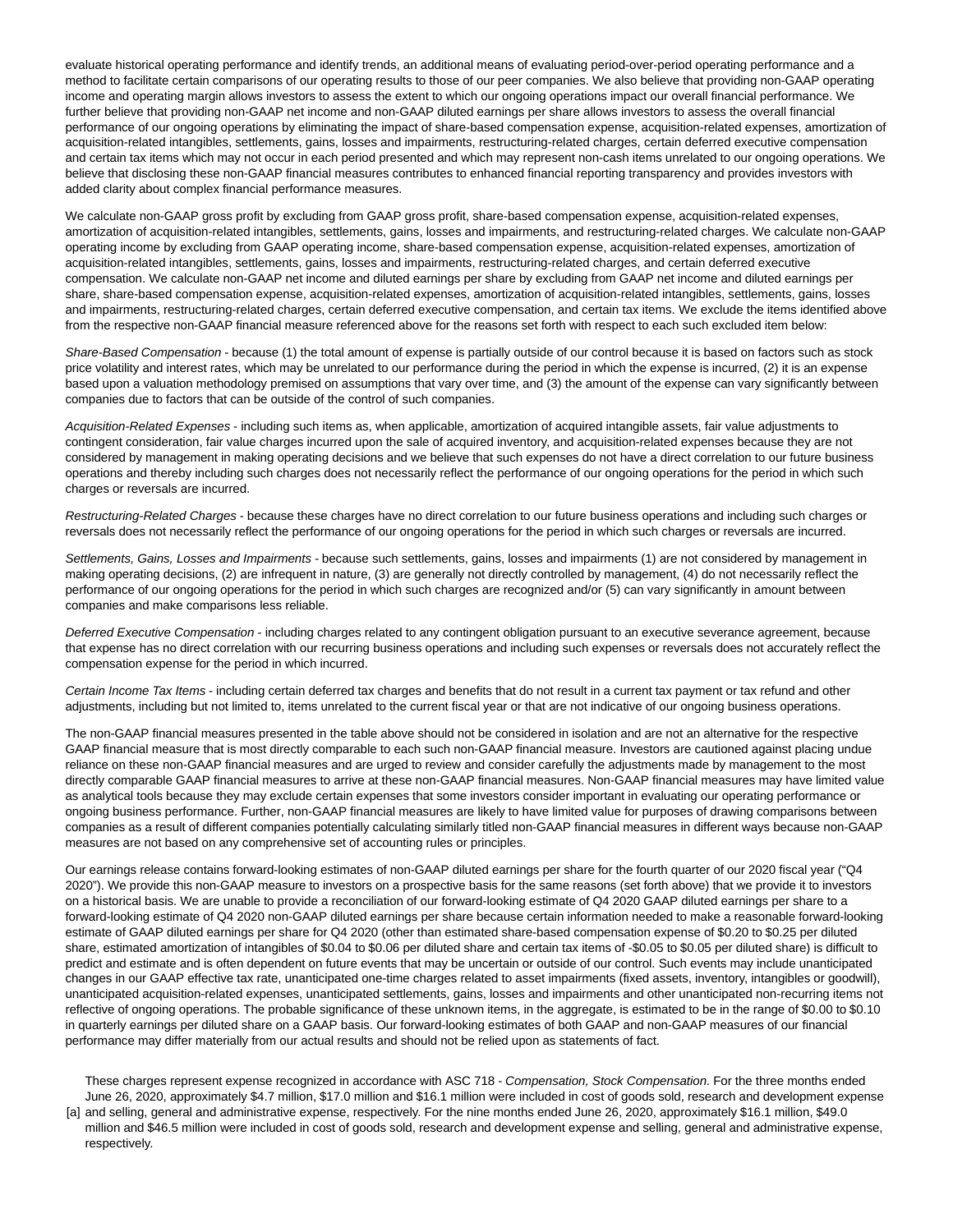For the three months ended June 28, 2019, approximately \$1.4 million, \$9.4 million and \$5.3 million were included in cost of goods sold, research and development expense and selling, general and administrative expense, respectively. For the nine months ended June 28, 2019, approximately \$8.2 million, \$31.9 million and \$18.5 million were included in cost of goods sold, research and development expense and selling, general and administrative expense, respectively.

[b] charges were partially offset by non-recurring benefits consisting of inventory-related charges that were reversed as we settled supplier purchasing During the three and nine months ended June 26, 2020, the Company incurred a \$23.4 million production utilization charge due to the suspension of the Company's operations in Mexicali, Mexico, for approximately two weeks pursuant to an order by the government of the state of Baja California, Mexico, designed to mitigate the spread of COVID-19, as well as a \$9.8 million impairment charge on its intangible assets. These commitments that were booked in prior periods as a result of the U.S. Bureau of Industry and Security of the U.S. Department of Commerce

During the three and nine months ended June 28, 2019, the Company incurred \$66.6 million and \$70.9 million in non-recurring charges, respectively, primarily consisting of inventory-related charges due to lower expected demand as a result of the U.S. Bureau of Industry and Security of the U.S. Department of Commerce placing Huawei Technologies Co., Ltd. and certain of its affiliates on the Bureau's Entity List.

# **SKYWORKS SOLUTIONS, INC.**

# **UNAUDITED CONDENSED CONSOLIDATED BALANCE SHEETS**

placing Huawei Technologies Co., Ltd. and certain of its affiliates on the Bureau's Entity List.

| (in millions)                                                        |         | June 26, September 27, |  |
|----------------------------------------------------------------------|---------|------------------------|--|
|                                                                      | 2020    | 2019                   |  |
| <b>Assets</b>                                                        |         |                        |  |
| Cash, cash equivalents and marketable securities \$1,162.4 \$1,082.2 |         |                        |  |
| Accounts receivable, net                                             | 346.1   | 465.3                  |  |
| Inventory                                                            | 698.2   | 609.7                  |  |
| Property, plant and equipment, net                                   | 1,206.9 | 1,205.6                |  |
| Goodwill and intangible assets, net                                  | 1,252.7 | 1,297.7                |  |
| Other assets                                                         | 406.1   | 179.1                  |  |
| <b>Total assets</b>                                                  |         | \$5,072.4 \$4,839.6    |  |
|                                                                      |         |                        |  |
|                                                                      |         |                        |  |
| <b>Liabilities and Equity</b>                                        |         |                        |  |

| Accounts payable              | $$200.9$ \$ 190.5   |         |
|-------------------------------|---------------------|---------|
| Accrued and other liabilities | 689.1               | 526.8   |
| Stockholders' equity          | 4.182.4             | 4.122.3 |
| Total liabilities and equity  | \$5,072.4 \$4,839.6 |         |

## **SKYWORKS SOLUTIONS, INC.**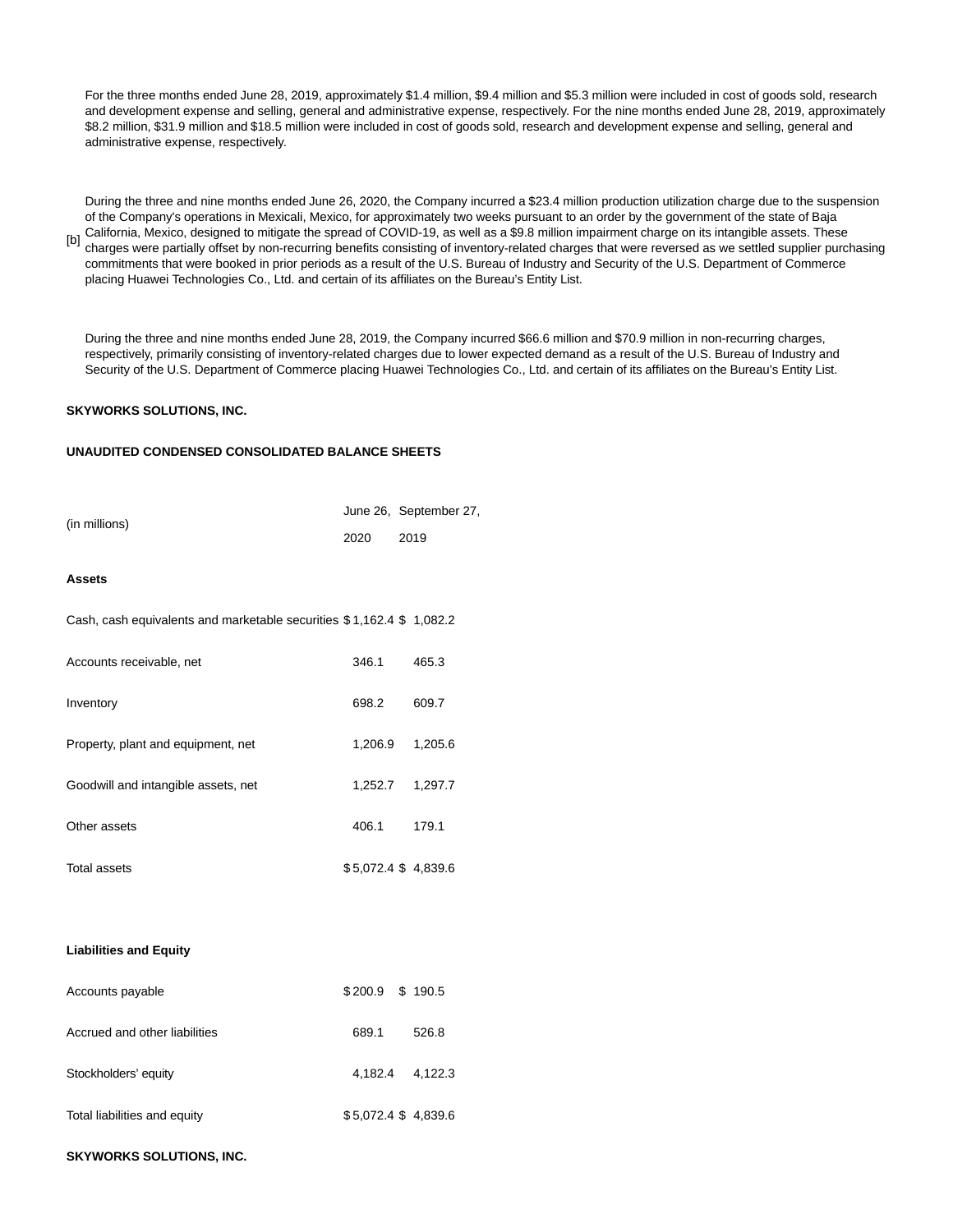|                                                                                   | Three Months Ended Nine Months Ended |                         |                            |                         |
|-----------------------------------------------------------------------------------|--------------------------------------|-------------------------|----------------------------|-------------------------|
| (in millions)                                                                     | <b>June 26,</b><br>2020              | <b>June 28,</b><br>2019 | June 26,<br>2020           | <b>June 28,</b><br>2019 |
|                                                                                   |                                      |                         |                            |                         |
| Cash flow from operating activities                                               |                                      |                         |                            |                         |
| Net income                                                                        | \$129.7                              | \$144.1                 | \$567.9                    | \$643.0                 |
| Adjustments to reconcile net income to net cash provided by operating activities: |                                      |                         |                            |                         |
| Share-based compensation                                                          | 37.8                                 | 16.0                    | 111.6                      | 58.6                    |
| Depreciation                                                                      | 77.9                                 | 79.0                    | 238.2                      | 235.4                   |
| Amortization of intangible assets, including inventory step-up                    | 12.7                                 | 14.7                    | 35.4                       | 43.3                    |
| Deferred income taxes                                                             | (2.9)<br>$\lambda$                   | 15.5                    | (1.8)<br>$\lambda$         | (12.1)                  |
| Asset impairment charges                                                          | 11.8                                 |                         | 11.8                       |                         |
| Changes in fair value of contingent consideration                                 |                                      | (3.1)<br>$\lambda$      |                            | (3.1)<br>$\rightarrow$  |
| Other, net                                                                        | 0.7                                  | (0.7)<br>$\lambda$      | 2.8                        | 0.1                     |
| Changes in operating assets:                                                      |                                      |                         |                            |                         |
| Receivables, net                                                                  | 21.5                                 | (14.0)                  | 119.2                      | 98.0                    |
| Inventory                                                                         | (46.4)                               | (22.8)                  | (83.5)                     | (89.7)                  |
| Accounts payable                                                                  | 25.9                                 | (0.5)<br>$\lambda$      | 12.7                       | (24.5)                  |
| Other current and long-term assets and liabilities                                |                                      |                         | $(10.0)$ $(18.9)$ $(76.8)$ | 1.4                     |
| Net cash provided by operations                                                   | 258.7                                | 209.3                   | 937.5                      | 950.4                   |
| Cash flow from investing activities                                               |                                      |                         |                            |                         |
| Capital expenditures                                                              | (71.6)                               | (87.8)                  | (243.5)                    | (314.0)                 |
| Purchased intangibles                                                             | (7.4)                                | 1.1                     | (7.6)                      | (11.8)                  |
| Purchases of marketable securities                                                | (261.1)                              | (77.0)                  | (439.9)                    | (243.7)                 |
| Sales and maturities of marketable securities                                     | 85.6                                 | 25.2                    | 300.0                      | 334.4                   |
| Net cash used in investing activities                                             | (254.5)                              | (138.5)                 | (391.0)                    | (235.1)                 |